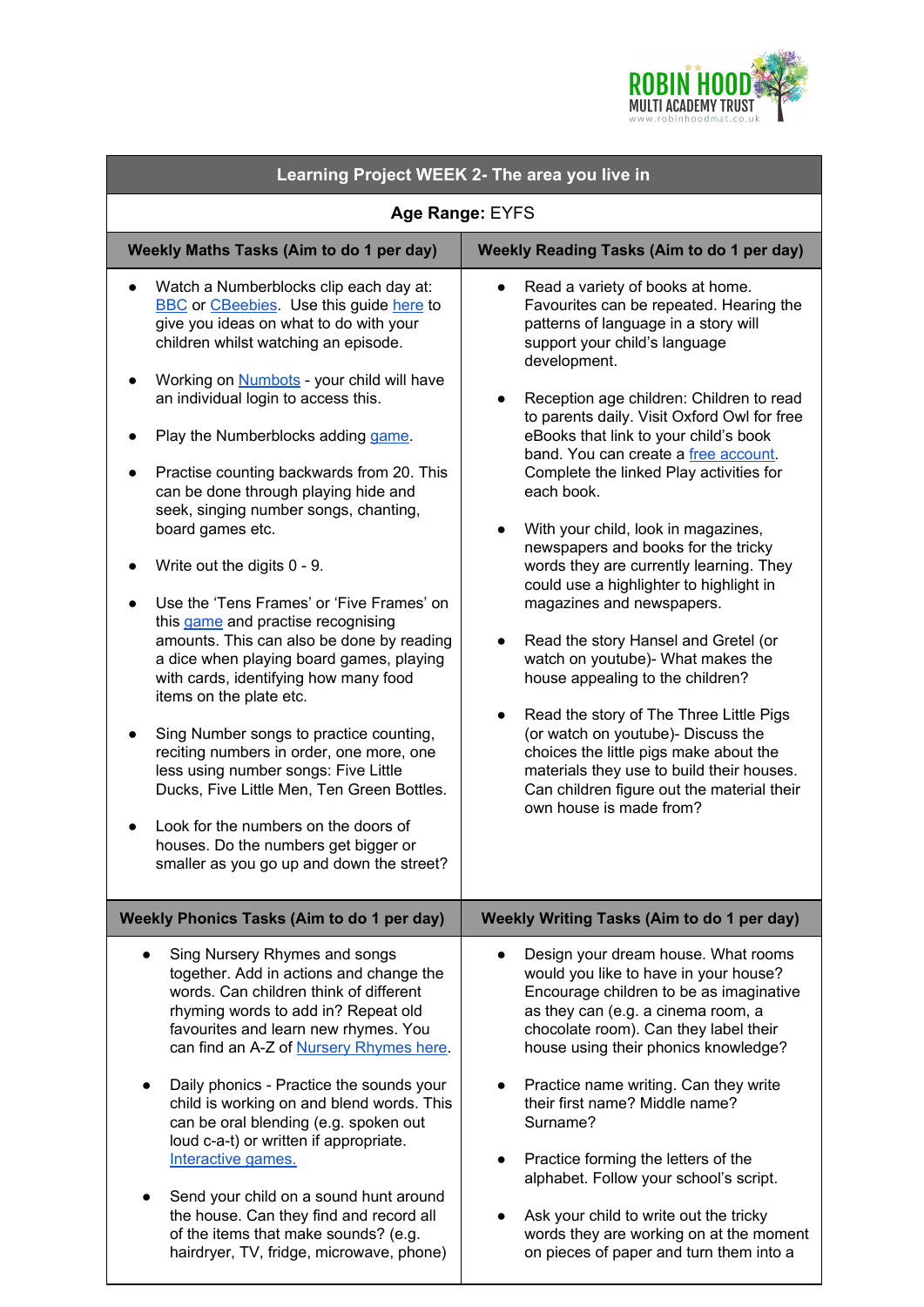pairs game. **Learning Project - to be done throughout the week The project this week aims to provide opportunities for your child to learn more about the area in which they live. Learning may focus on your local area, famous people, key landmarks and links to your city.** ● **The rooms in my house-** ○ Support your child to create a map or cross section of their home. Can they name all of the rooms? An adult could hide an object in a room and mark where it is on the child's map. Can they use their map to find the hidden object? Label each room using phonics knowledge. ○ Gather an object from each room and challenge your child to return them to the appropriate room e.g. toothbrush from the bathroom, teddy from their bedroom. ○ Hide objects around the room and describe where it is e.g. "it's under something red" Can your child hide an object and describe where it is for you to find? **● Go on a numeral hunt- ○** Search for numerals around the house (clocks, books, house numbers, car registrations, oven, washing machine). Can they record the numerals on paper? ● **Find your house on [google](https://www.google.com/maps) maps-** ○ Explore using google maps to look at your house from above and on street view. Use the arrows to move up and down the road and around your area. Can they find key places e.g. the corner shop, their school, grandparents houses. ○ Search for a house in a different part of the world and discuss how it is similar or different to your own. You could use places children have visited on holiday or search places that are significantly different. **● Junk model your house-** Using old packaging (shoe box, cereal box etc.) support your child to make a model of your house. Can they count how many windows there are and stick on the right amount? Can they write their house number on the front? ○ Junk model your dream house. Use materials from around your house to decorate e.g. old wallpaper, fabric, wool. **● Go on a shape hunt-** Set your child a shape finding challenge around the house. Ask: Can you find a triangle/ square/ rectangle/ circle in this room? How many can you find? Can you draw all of the circles on one piece of paper, triangles on another etc. **● Use construction blocks to build your house-**

- Using lego, duplo, wooden blocks make a model of your house. Can they add in the
- rooms and doors in the right places? Write labels to match each room on pieces of paper.
- Build your dream house out of construction blocks.

## **● Create a furniture collage-**

Using old magazines and catalogues support your child to cut out and stick or sort objects into the room they would belong in. Support your child to use the correct scissor grip using this quide.

## **● Exploring with your senses-**

- Gather a collection of household objects e.g. fork, cup, toothbrush, teddy bear, book and show your child. Use a scarf/ material as a blindfold and pass your child one of the objects. Can they figure out what it is through touch alone? Give clues if they are struggling. Swap roles and ask your child to give you an object to figure out.
- Explore the textures around your house. Can children find something rough, smooth, bumpy.They could take a wax rubbing of each texture (Lay a piece of paper over the top and rub over with the side of a crayon). You could continue this into the garden.



## **Additional learning resources parents may wish to engage with**